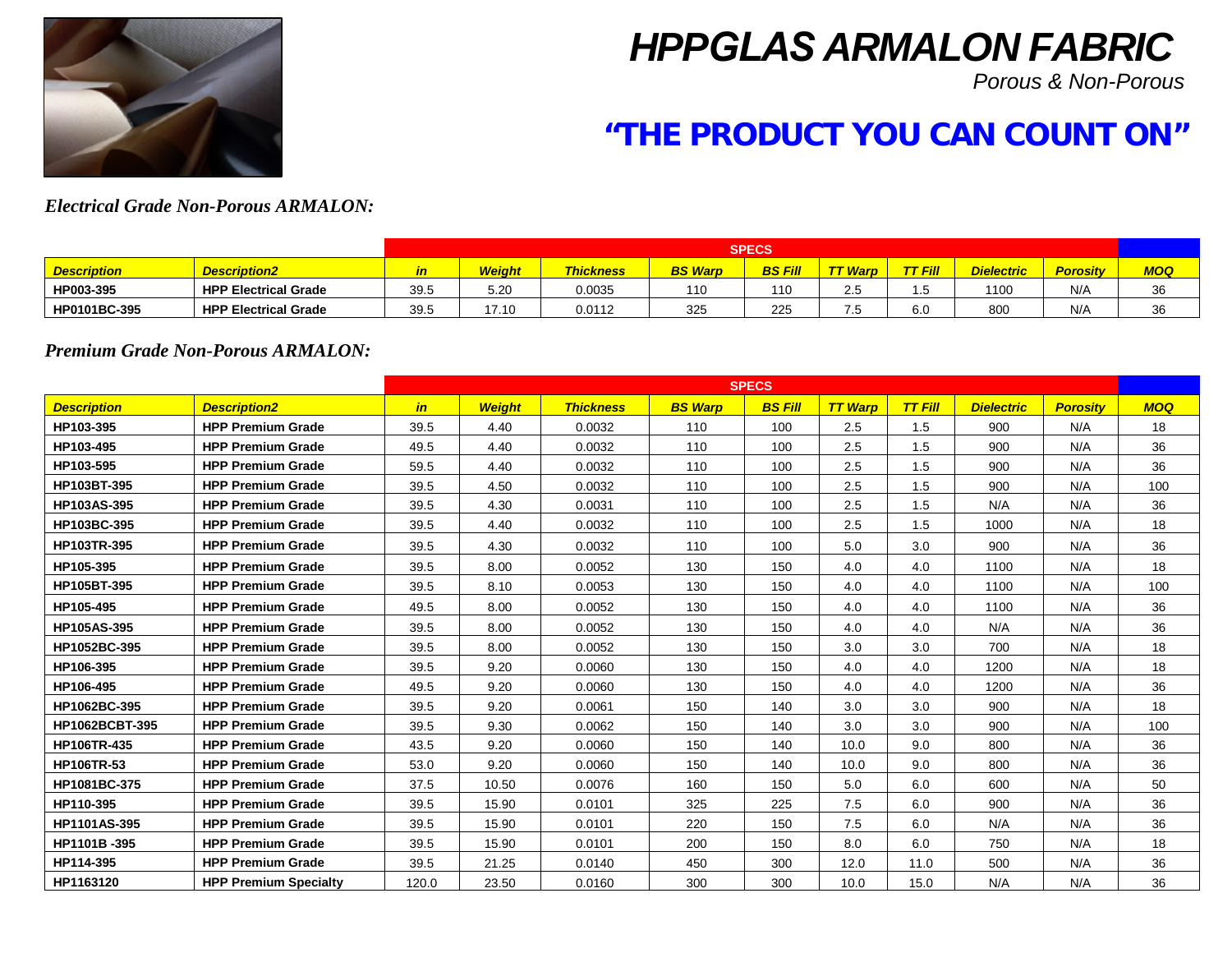## *Standard Grade Non-Porous ARMALON:*

|                       |                               | <b>SPECS</b> |               |                  |                |                |                |                |                   |                 |            |  |  |
|-----------------------|-------------------------------|--------------|---------------|------------------|----------------|----------------|----------------|----------------|-------------------|-----------------|------------|--|--|
| <b>Description</b>    | <b>Description2</b>           | in           | <b>Weight</b> | <b>Thickness</b> | <b>BS Warp</b> | <b>BS Fill</b> | <b>TT Warp</b> | <b>TT Fill</b> | <b>Dielectric</b> | <b>Porosity</b> | <b>MOQ</b> |  |  |
| HP203-395             | <b>HPP Standard Grade</b>     | 39.5         | 3.90          | 0.0030           | 110            | 100            | 2.5            | 1.5            | 600               | N/A             | 18         |  |  |
| HP203-495             | <b>HPP Standard Grade</b>     | 49.5         | 3.90          | 0.0030           | 110            | 100            | 2.5            | 1.5            | 600               | N/A             | 36         |  |  |
| HP203-595             | <b>HPP Standard Grade</b>     | 59.5         | 3.90          | 0.0030           | 110            | 100            | 2.5            | 1.5            | 600               | N/A             | 36         |  |  |
| HP203-795             | <b>HPP Standard Grade</b>     | 79.5         | 3.90          | 0.0030           | 110            | 100            | 2.5            | 1.5            | 600               | N/A             | 100        |  |  |
| HP205-395             | <b>HPP Standard Grade</b>     | 39.5         | 7.40          | 0.0048           | 130            | 150            | 4.0            | 4.0            | 900               | N/A             | 18         |  |  |
| HP205-495             | <b>HPP Standard Grade</b>     | 49.5         | 7.40          | 0.0048           | 130            | 150            | 4.0            | 4.0            | 900               | N/A             | 36         |  |  |
| HP205-595             | <b>HPP Standard Grade</b>     | 59.5         | 7.40          | 0.0048           | 130            | 150            | 4.0            | 4.0            | 900               | N/A             | 36         |  |  |
| HP205TR-435           | <b>HPP Standard Grade</b>     | 43.5         | 7.40          | 0.0048           | 130            | 150            | 9.0            | 8.0            | 700               | N/A             | 36         |  |  |
| <b>HP205TR-53</b>     | <b>HPP Standard Grade</b>     | 53.0         | 7.40          | 0.0048           | 130            | 150            | 9.0            | 8.0            | 700               | N/A             | 36         |  |  |
| HP2052AS-395          | <b>HPP Standard Grade</b>     | 39.5         | 8.00          | 0.0052           | 140            | 160            | 4.0            | 4.0            | N/A               | N/A             | 36         |  |  |
| <b>HP2052ASBT-395</b> | <b>HPP Standard Grade</b>     | 39.5         | 8.00          | 0.0052           | 140            | 160            | 4.0            | 4.0            | N/A               | N/A             | 100        |  |  |
| HP2052BC-395          | <b>HPP Standard Grade</b>     | 39.5         | 8.00          | 0.0052           | 140            | 160            | 3.0            | 3.0            | 700               | N/A             | 18         |  |  |
| HP2052BCBT-395        | <b>HPP Standard Grade</b>     | 39.5         | 8.00          | 0.0052           | 140            | 160            | 3.0            | 3.0            | 700               | N/A             | 100        |  |  |
| HP2052TR-395          | <b>HPP Standard Grade</b>     | 39.5         | 7.50          | 0.0052           | 130            | 150            | 9.0            | 8.0            | 600               | N/A             | 36         |  |  |
| HP2052TR-435          | <b>HPP Standard Grade</b>     | 43.5         | 7.50          | 0.0052           | 130            | 150            | 9.0            | 8.0            | 600               | N/A             | 36         |  |  |
| HP206-395             | <b>HPP Standard Grade</b>     | 39.5         | 8.55          | 0.0055           | 140            | 140            | 3.0            | 3.0            | 1000              | N/A             | 36         |  |  |
| HP2062TR-395          | <b>HPP Standard Grade</b>     | 39.5         | 8.50          | 0.0055           | 130            | 150            | 9.0            | 8.0            | 800               | N/A             | 36         |  |  |
| HP210-395             | <b>HPP Standard Grade</b>     | 39.5         | 14.60         | 0.0094           | 325            | 225            | 12.0           | 8.0            | 800               | N/A             | 18         |  |  |
| <b>HP210BT395</b>     | <b>HPP Standard Grade</b>     | 39.5         | 14.60         | 0.0094           | 325            | 225            | 12.0           | 8.0            | 800               | N/A             | 100        |  |  |
| HP210-495             | <b>HPP Standard Grade</b>     | 49.5         | 14.60         | 0.0092           | 325            | 225            | 12.0           | 8.0            | 800               | N/A             | 36         |  |  |
| HP210-595             | <b>HPP Standard Grade</b>     | 59.5         | 14.60         | 0.0092           | 325            | 225            | 12.0           | 8.0            | 800               | N/A             | 18         |  |  |
| HP2101-80             | <b>HPP Standard Grade</b>     | 80.0         | 15.00         | 0.0099           | 300            | 250            | 7.5            | 6.0            | 800               | N/A             | 36         |  |  |
| HP2101BC-395          | <b>HPP Standard Grade</b>     | 39.5         | 14.60         | 0.0096           | 300            | 250            | 6.0            | 4.0            | 600               | N/A             | 18         |  |  |
| HP2101BCBT-395        | <b>HPP Standard Grade</b>     | 39.5         | 14.70         | 0.0098           | 300            | 250            | 6.0            | 4.0            | 600               | N/A             | 100        |  |  |
| <b>HP210AS-395</b>    | <b>HPP Standard Grade</b>     | 39.5         | 14.60         | 0.0091           | 325            | 225            | 5.0            | 4.0            | N/A               | N/A             | 36         |  |  |
| HP2101TR-395          | <b>HPP Standard Grade</b>     | 39.5         | 14.60         | 0.0100           | 300            | 250            | 13.0           | 13.0           | 600               | N/A             | 36         |  |  |
| HP2102-595            | <b>HPP Standard Grade</b>     | 59.5         | 14.75         | 0.0101           | 275            | 225            | 10.0           | 8.0            | 600               | N/A             | 36         |  |  |
| HP2102AS-595          | <b>HPP Standard Grade</b>     | 59.5         | 14.75         | 0.0101           | 275            | 225            | 10.0           | 8.0            | 600               | N/A             | 36         |  |  |
| HP214-395             | <b>HPP Standard Grade</b>     | 39.5         | 20.00         | 0.0135           | 350            | 250            | 10.0           | 10.0           | 400               | N/A             | 36         |  |  |
| HP2141AS-395          | <b>HPP Standard Grade</b>     | 39.5         | 20.00         | 0.0135           | 350            | 250            | 10.0           | 10.0           | N/A               | N/A             | 36         |  |  |
| HP2141AS-595          | <b>HPP Standard Grade</b>     | 59.5         | 20.00         | 0.0135           | 350            | 250            | 10.0           | 10.0           | N/A               | N/A             | 36         |  |  |
| HP2141BC-395          | <b>HPP Standard Grade</b>     | 39.5         | 20.00         | 0.0135           | 300            | 300            | 10.0           | 10.0           | 500               | N/A             | 36         |  |  |
| HP2141-595            | <b>HPP Standard Grade</b>     | 59.5         | 20.00         | 0.0135           | 300            | 300            | 10.0           | 10.0           | 500               | N/A             | 36         |  |  |
| HP2163AS-158          | <b>HPP Standard Specialty</b> | 158.0        | 20.00         | 0.0160           | 300            | 300            | 10.0           | 15.0           | N/A               | N/A             | 36         |  |  |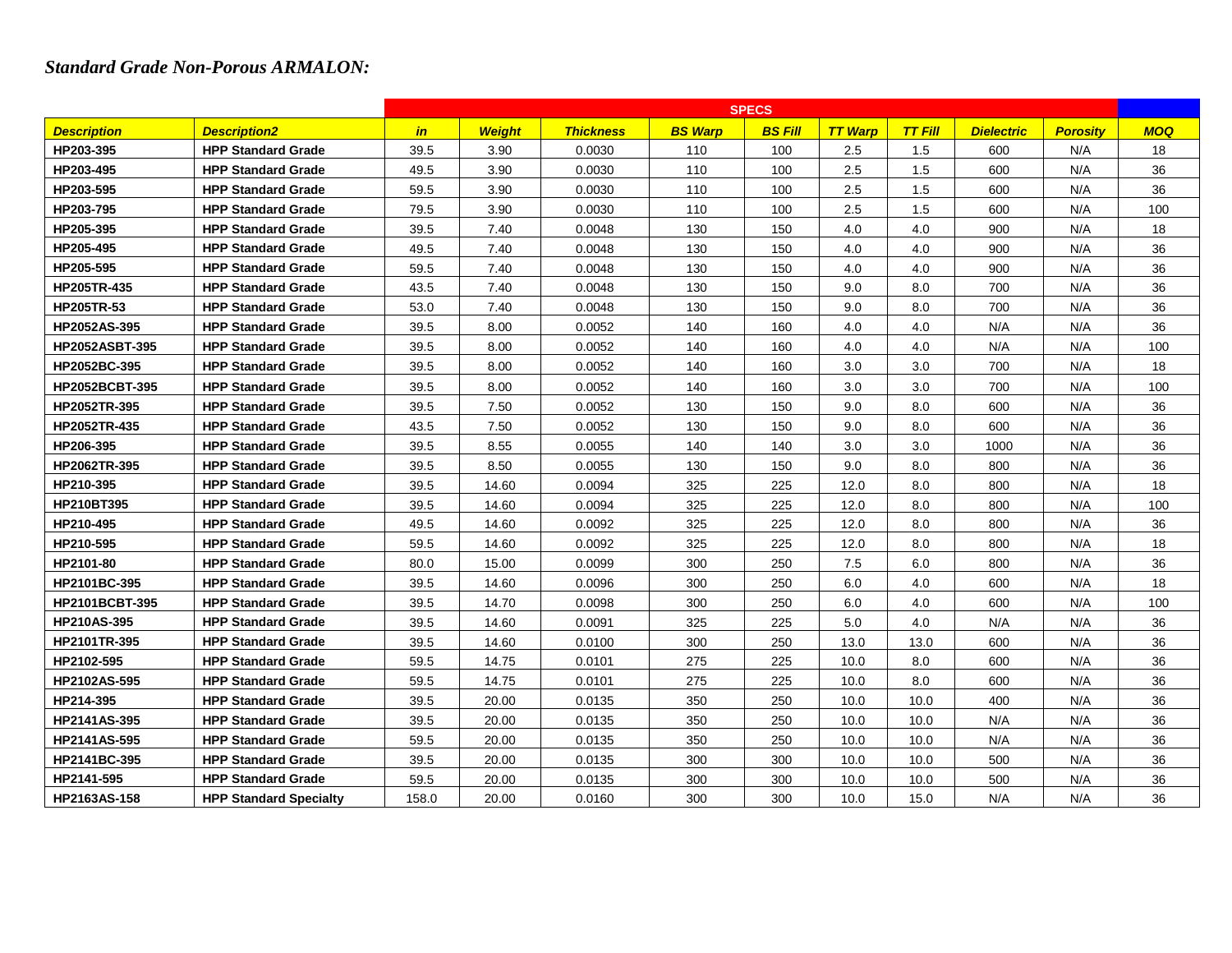# *Industrial Grade Non-Porous ARMALON:*

|                     |                                  |       | <b>SPECS</b>  |                  |                |                |                |         |                   |                 |            |  |  |
|---------------------|----------------------------------|-------|---------------|------------------|----------------|----------------|----------------|---------|-------------------|-----------------|------------|--|--|
| <b>Description</b>  | <b>Description2</b>              | in    | <b>Weight</b> | <b>Thickness</b> | <b>BS Warp</b> | <b>BS Fill</b> | <b>TT Warp</b> | TT Fill | <b>Dielectric</b> | <b>Porositv</b> | <b>MOQ</b> |  |  |
| HP303-395           | <b>HPP Industrial Grade</b>      | 39.5  | 3.54          | 0.0028           | 110            | 110            | 2.5            | 1.5     | 400               | N/A             | 36         |  |  |
| HP305-395           | <b>HPP Industrial Grade</b>      | 39.5  | 6.50          | 0.0043           | 130            | 150            | 4.0            | 4.0     | 500               | N/A             | 36         |  |  |
| <b>HP305TR-435</b>  | <b>HPP Industrial Grade</b>      | 43.5  | 6.20          | 0.0043           | 130            | 150            | 9.0            | 8.0     | N/A               | N/A             | 36         |  |  |
| <b>HP305TR-525</b>  | <b>HPP Industrial Grade</b>      | 52.5  | 6.20          | 0.0043           | 130            | 150            | 9.0            | 8.0     | N/A               | N/A             | 36         |  |  |
| HP310-395           | <b>HPP Industrial Grade</b>      | 39.5  | 13.55         | 0.0087           | 250            | 200            | 10.0           | 8.0     | 700               | N/A             | 36         |  |  |
| <b>HP310XPS-102</b> | <b>HPP Industrial XPS Series</b> | 102.0 | 13.45         | 0.0087           | 250            | 200            | 15.2           | 10.0    | N/A               | N/A             | 36         |  |  |
| HP314-395           | <b>HPP Industrial Grade</b>      | 39.5  | 18.60         | 0.0130           | 350            | 250            | 10.0           | 10.0    | 400               | N/A             | 36         |  |  |

# *Economy Grade Non-Porous ARMALON:*

|                    |                          | <b>SPECS</b> |               |                  |                |                |                |         |                   |                 |            |  |  |
|--------------------|--------------------------|--------------|---------------|------------------|----------------|----------------|----------------|---------|-------------------|-----------------|------------|--|--|
| <b>Description</b> | <b>Description2</b>      | in           | <b>Weight</b> | <b>Thickness</b> | <b>BS Warp</b> | <b>BS Fill</b> | <b>TT Warp</b> | TT Fill | <b>Dielectric</b> | <b>Porosity</b> | <b>MOQ</b> |  |  |
| HP403-395          | <b>HPP Economy Grade</b> | 39.5         | 3.15          | 0.0026           | 110            | 100            | 2.5            | 1.5     | 300               | N/A             | 18         |  |  |
| HP403-495          | <b>HPP Economy Grade</b> | 49.5         | 3.15          | 0.0026           | 110            | 100            | 2.5            | ا 5.    | 300               | N/A             | 100        |  |  |
| HP403-595          | <b>HPP Economy Grade</b> | 59.5         | 3.15          | 0.0026           | 110            | 100            | 2.5            | 1.5     | 300               | N/A             | 100        |  |  |
| HP403-795          | <b>HPP Economy Grade</b> | 79.5         | 3.15          | 0.0026           | 110            | 100            | 2.5            | 1.5     | 300               | N/A             | 200        |  |  |
| HP405-395          | <b>HPP Economy Grade</b> | 39.5         | 5.75          | 0.0042           | 130            | 150            | 4.0            | 4.0     | 400               | N/A             | 36         |  |  |
| HP410-395          | <b>HPP Economy Grade</b> | 39.5         | 12.50         | 0.0082           | 325            | 225            | 7.5            | 6.0     | 500               | N/A             | 36         |  |  |
| HP410-495          | <b>HPP Economy Grade</b> | 49.5         | 12.50         | 0.0082           | 325            | 225            | 7.5            | 6.0     | 500               | N/A             | 36         |  |  |
| HP414-395          | <b>HPP Economy Grade</b> | 39.5         | 17.30         | 0.0130           | 350            | 250            | 10.0           | 10.0    | 400               | N/A             | 150        |  |  |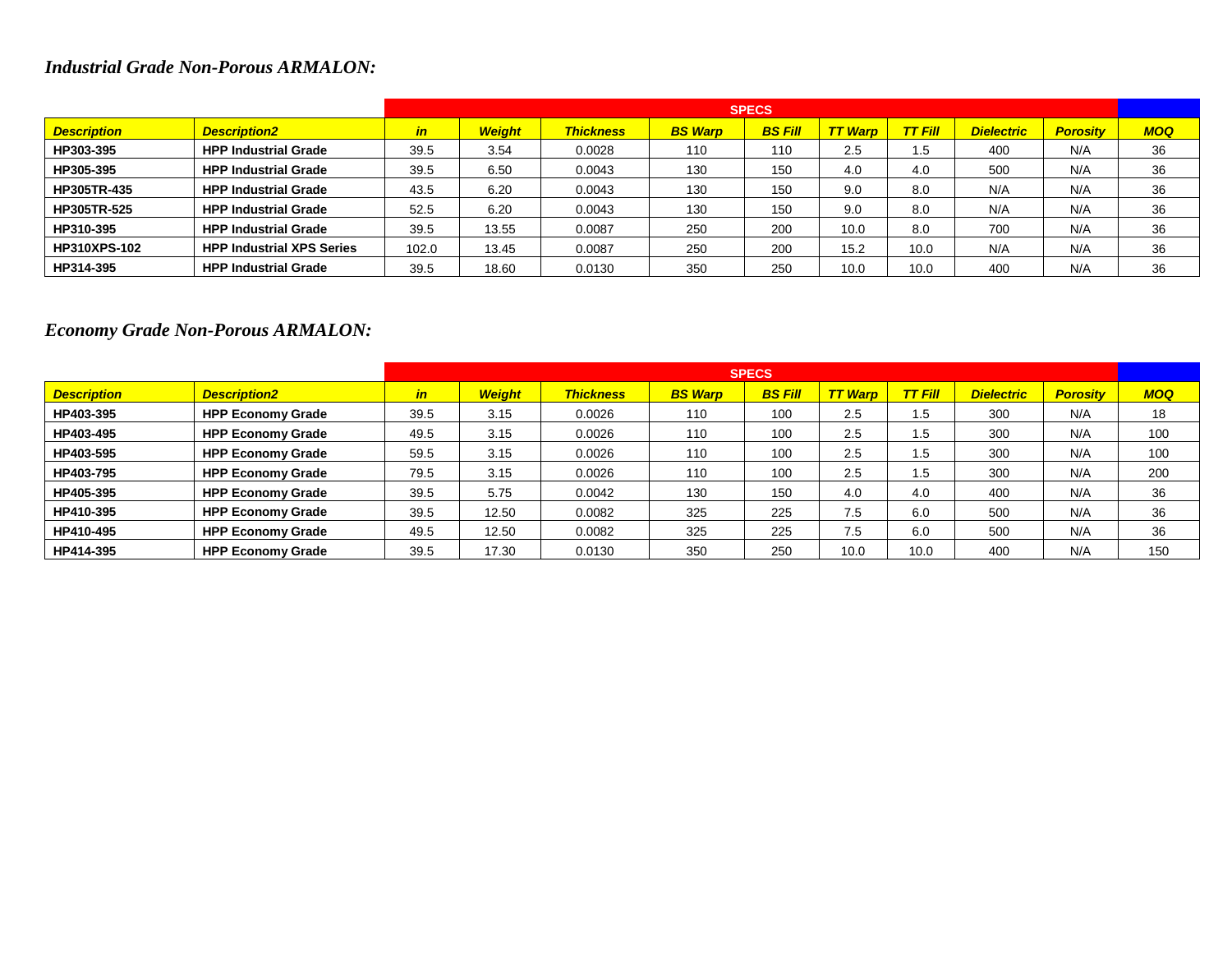# *Porous Grade ARMALON:*

|                    |                         |               |               |                  |                | <b>SPECS</b>   |                |                |                   |                 |            |
|--------------------|-------------------------|---------------|---------------|------------------|----------------|----------------|----------------|----------------|-------------------|-----------------|------------|
| <b>Description</b> | <b>Description2</b>     | $\mathbf{in}$ | <b>Weight</b> | <b>Thickness</b> | <b>BS Warp</b> | <b>BS Fill</b> | <b>TT Warp</b> | <b>TT Fill</b> | <b>Dielectric</b> | <b>Porosity</b> | <b>MOQ</b> |
| HP902-375          | <b>HPP Porous Grade</b> | 37.5          | 1.35          | 0.0018           | 55             | 60             | 1.0            | 1.0            | N/A               | 70              | 200        |
| HP903C1-375        | <b>HPP Porous Grade</b> | 37.5          | 1.75          | 0.0026           | 110            | 100            | 2.5            | 1.5            | N/A               | 80              | 100        |
| HP903C1-495        | <b>HPP Porous Grade</b> | 49.5          | 1.75          | 0.0026           | 110            | 100            | 2.5            | 1.5            | N/A               | 80              | 100        |
| HP903C1-595        | <b>HPP Porous Grade</b> | 59.5          | 1.75          | 0.0026           | 110            | 100            | 2.5            | 1.5            | N/A               | 80              | 100        |
| HP903C1-795        | <b>HPP Porous Grade</b> | 79.5          | 1.75          | 0.0026           | 110            | 100            | 2.5            | 1.5            | N/A               | 80              | 200        |
| HP903C2-375        | <b>HPP Porous Grade</b> | 37.5          | 1.95          | 0.0026           | 110            | 100            | 2.5            | 1.5            | N/A               | 40              | 100        |
| HP903C2-495        | <b>HPP Porous Grade</b> | 49.5          | 1.95          | 0.0026           | 110            | 100            | 2.5            | 1.5            | N/A               | 40              | 100        |
| HP903C2-595        | <b>HPP Porous Grade</b> | 59.5          | 1.95          | 0.0026           | 110            | 100            | 2.5            | 1.5            | N/A               | 40              | 100        |
| HP903C2-795        | <b>HPP Porous Grade</b> | 79.5          | 1.95          | 0.0026           | 110            | 100            | 2.5            | 1.5            | N/A               | 40              | 200        |
| HP903C3-375        | <b>HPP Porous Grade</b> | 37.5          | 2.35          | 0.0026           | 110            | 100            | 2.5            | 1.5            | N/A               | 20              | 100        |
| HP903C3-495        | <b>HPP Porous Grade</b> | 49.5          | 2.35          | 0.0026           | 110            | 100            | 2.5            | 1.5            | N/A               | 20              | 100        |
| HP905-395          | <b>HPP Porous Grade</b> | 39.5          | 4.20          | 0.0049           | 140            | 160            | 3.0            | 3.0            | N/A               | 25              | 36         |
| HP908-375          | <b>HPP Porous Grade</b> | 37.5          | 5.05          | 0.0070           | 170            | 180            | 5.0            | 6.0            | N/A               | 32              | 100        |
| <b>HP910C1-44</b>  | <b>HPP Porous Grade</b> | 44.0          | 6.95          | 0.0072           | 250            | 200            | 12.0           | 8.0            | N/A               | 20              | 36         |
| HP910C1-595        | <b>HPP Porous Grade</b> | 59.5          | 6.95          | 0.0072           | 250            | 200            | 12.0           | 8.0            | N/A               | 20              | 36         |
| HP910C3-395        | <b>HPP Porous Grade</b> | 39.5          | 9.25          | 0.0075           | 250            | 200            | 12.0           | 8.0            | N/A               | 5               | 36         |

#### *Aramid Non-Porous ARMALON:*

|                    |                          |      | <b>SPECS</b>  |                  |                |                |                |                |                   |                 |            |  |  |
|--------------------|--------------------------|------|---------------|------------------|----------------|----------------|----------------|----------------|-------------------|-----------------|------------|--|--|
| <b>Description</b> | <b>Description2</b>      | in   | <b>Weight</b> | <b>Thickness</b> | <b>BS Warp</b> | <b>BS Fill</b> | <b>TT Warp</b> | <b>TT Fill</b> | <b>Dielectric</b> | <b>Porosity</b> | <b>MOQ</b> |  |  |
| <b>KCF05-495</b>   | <b>HPP Coated Kevlar</b> | 49.5 | 7.00          | 0.0060           | 200            | 200            | 10.0           | 12.0           | N/A               | N/A             | 36         |  |  |
| <b>KCF05AS-495</b> | <b>HPP Coated Kevlar</b> | 49.5 | 7.00          | 0.0060           | 175            | 175            | 10.0           | 12.0           | N/A               | N/A             | 18         |  |  |
| KCF10-495          | <b>HPP Coated Kevlar</b> | 49.5 | 11.00         | 0.0012           | 550            | 500            | 90.0           | 60.0           | N/A               | N/A             | 36         |  |  |
| <b>KCF10AS-495</b> | <b>HPP Coated Kevlar</b> | 49.5 | 11.00         | 0.0012           | 550            | 500            | 90.0           | 60.0           | N/A               | N/A             | 18         |  |  |
| <b>KCF17HW-58</b>  | <b>HPP Coated Kevlar</b> | 58.0 | 20.00         | 0.0170           | 450            | 550            | 70.0           | 50.0           | N/A               | N/A             | 36         |  |  |
| <b>KCF17AS-70</b>  | <b>HPP Coated Kevlar</b> | 70.0 | 18.00         | 0.0170           | 450            | 550            | 70.0           | 50.0           | N/A               | N/A             | 36         |  |  |